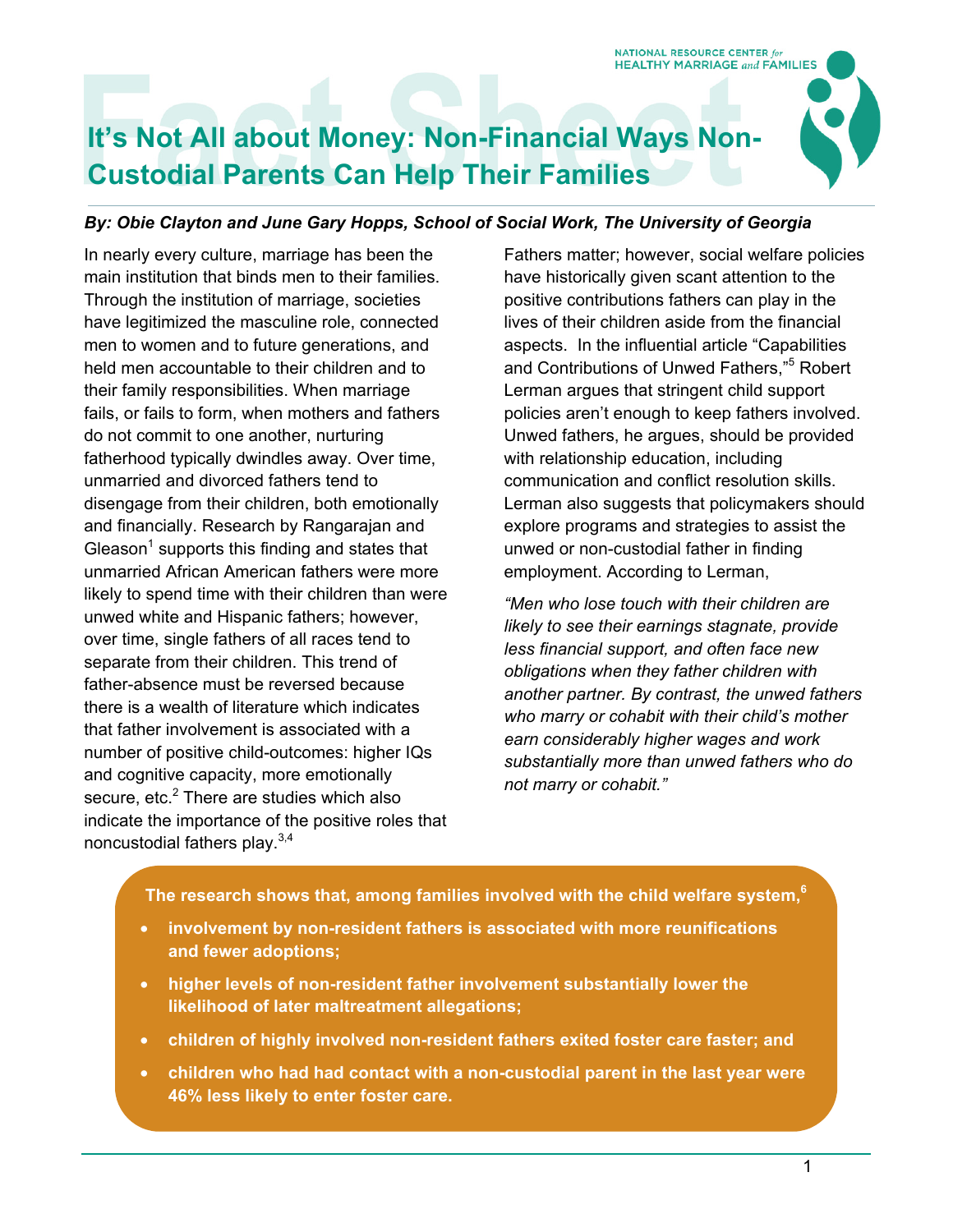## **Keeping Fathers Connected to Their Children**

If fathers want to assist in the rearing of their non-custodial children, then service providers must explore mechanisms to assist them. In the past, the assumption was that absent fathers don't care; this assumption about the dead-beat dad is slowly changing but a paradigm shift among providers is warranted. For example, the Federal Child and Family Services Reviews (CFSRs) $<sup>7</sup>$  have found that many states:</sup>

- do not adequately involve fathers in case planning or provide services for them;
- fail to contact fathers, even when they have been involved in their children's lives; and
- do not adequately involve fathers in any aspect of their child's case.

The CFSRs found that states fared better with

providing services to noncustodial mothers. Specifically, "…cases were more likely to be rated as a strength for items relating to the provision of services for mothers than fathers."<sup>8</sup> A careful reading of the Federal Child and Family Services Review will show that states must do a better job in promoting the relationship of the child in care with both the mother and father.

For those children not under the care of the state, noncustodial parents should be encouraged, and perhaps

even taught, to assist in their children's activities of daily living. This could include care of the child while the custodial parent works or seeks work, as well as assistance with routine

household chores. These chores could include doing the laundry, preparing and serving meals, shopping, and cleaning. It could also include making sure that very young children are escorted to - and older children arrive at medical and other therapeutic appointments (e.g., speech therapy, occupational therapy for physically challenged). Arranging for and following up on parent-teacher meetings, attending school activities (e.g., concerts, plays, art exhibits) and recreational programs are all important and valued. The latter is especially critical if children are to be reared with an appreciation for physical exercise and activity. It is a preventive strategy against both childhood and adult obesity. Providing these types of assistance is important because children will emulate work and caring behavior. The argument is that work- even uncompensated work around the house- can be a contribution to the custodial parent's household. Perhaps more importantly, in the absence of financial help, it can be the non-custodial parent's

> contribution to the development of children, stability of families, and improvement of neighborhoods. Another benefit for non-custodial helpers is that they empower themselves when they help their children and may become closer to them.

Many men, especially minority males, are trapped in a vicious cycle of poverty and are unable, unprepared, and sometimes initially unwilling to assist in the healthy nurturing and development of their families. With the continuing recession, men are beginning to move into jobs and women are falling behind. Thus, these observations

about men are increasingly relevant for women as they as a group face on-going unemployment. Other than poverty, many men and women involved in the child support



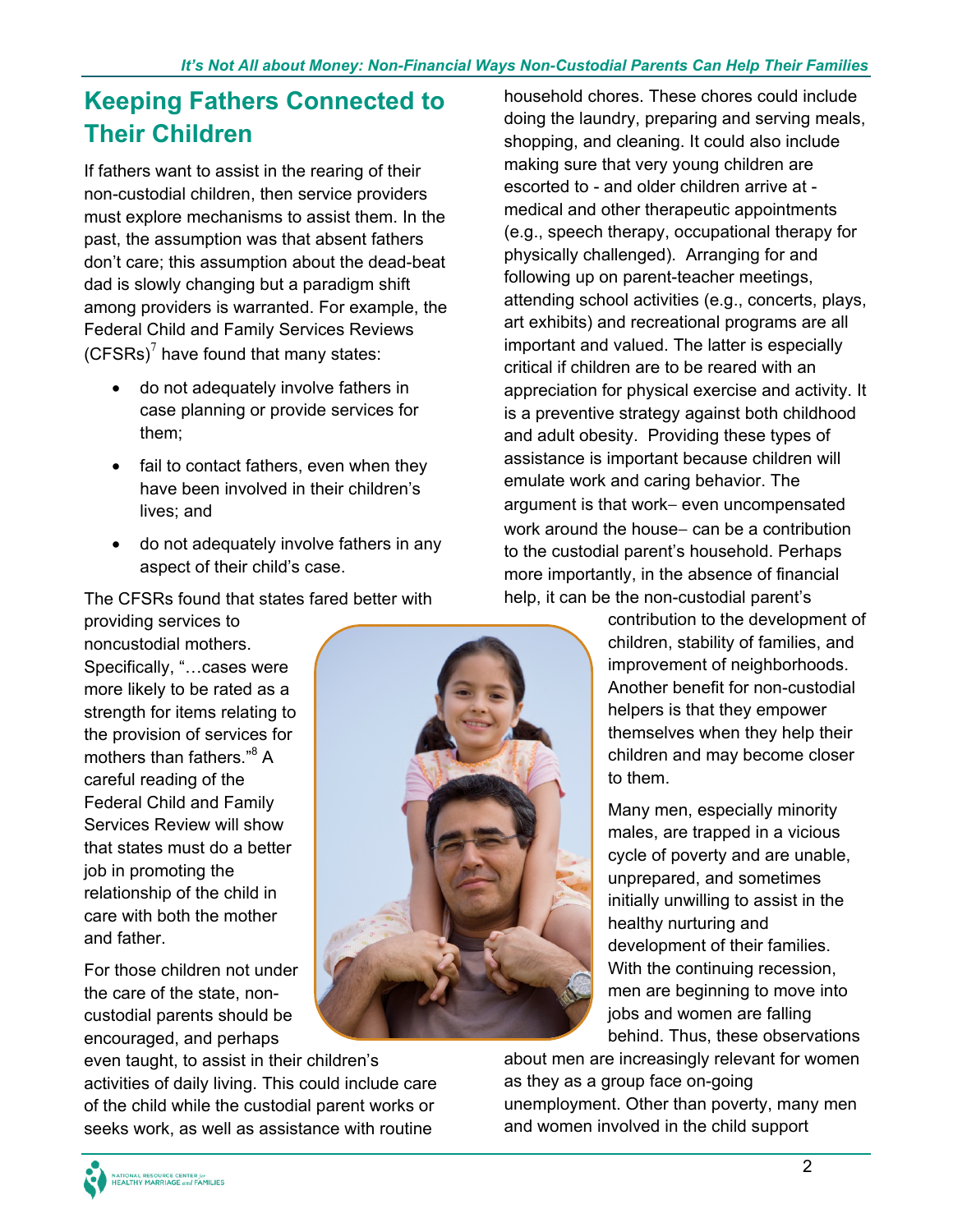enforcement system have low literacy rates, suffer from substance abuse, and often are under the control of the criminal justice system. All of these factors contribute to parents not devoting attention to their children. Professionals must understand that parents who are not working may be challenged with problems related to developmental delays, dysfunctional behavior, reduced social skills, and depression.<sup>9, 10</sup>

The professional service provider must stress to their clients that they will need to first address their own social stigmas and sense of uselessness to be successful in their parental role. It must be reinforced that when they have brought children into the world, they have a major stake in the upbringing, development, and the future of the child. Non-custodial parents can learn to become useful to the family by carrying out important care-giving roles. They can also be helpful in the schools and community. In many if not most instances, non-custodial parents cannot take these steps alone and be successful. Some training and attitudinal preparation will be needed and warranted and can be provided by social agencies, churches, faith-based organizations, and other community organizations. Fathers will need to learn how to act in ways that will evoke positive rather than negative responses from their children and the mothers of their children, who might not welcome the fathers' involvement owing to power dimensions in relationships.

### **Conclusion and Implications**

There is value in exposing children (i.e., the next generation) to work and work-oriented behaviors by both the custodial and noncustodial parent. This includes the practice of socializing children to such useful concepts as time, time management, and cause and effect, which might not otherwise take place in the absence of a daily structure organized in part around work contribution. The issues presented also address structural problems relative to

labor supply (i.e., human capital development) in contrast to structural problems related to the economic system. Historically, the latter has tended to be more difficult to penetrate or change. Given this reality, there are things that professional service providers can do to help non-custodial parents play a vital role in their children's lives:

- Encourage them to participate in community/school volunteer service; there is value in exposing children to work and work-oriented behaviors.
- Help men navigate the system and establish reasonable payment schedules and modify arrearages where applicable. Existing approaches to public benefits, child support enforcement, and paternity establishment create obstacles and disincentives to father involvement. The disincentives are compelling enough to result in a phenomenon dubbed "underground fathers" - men who acknowledge paternity and are involved in the lives of their children but who refuse to participate as fathers in the formal systems.
- Steer men to self-help groups and counsel them when this situation presents itself. The behavior of young parents, both fathers and mothers, is influenced significantly by intergenerational beliefs and practices within families of origin. Many of these beliefs are rooted in outdated conceptions of the male-bread winner role. Women are now working in every segment of the economy and sex roles common to a generation or two ago must be reversed or modified.